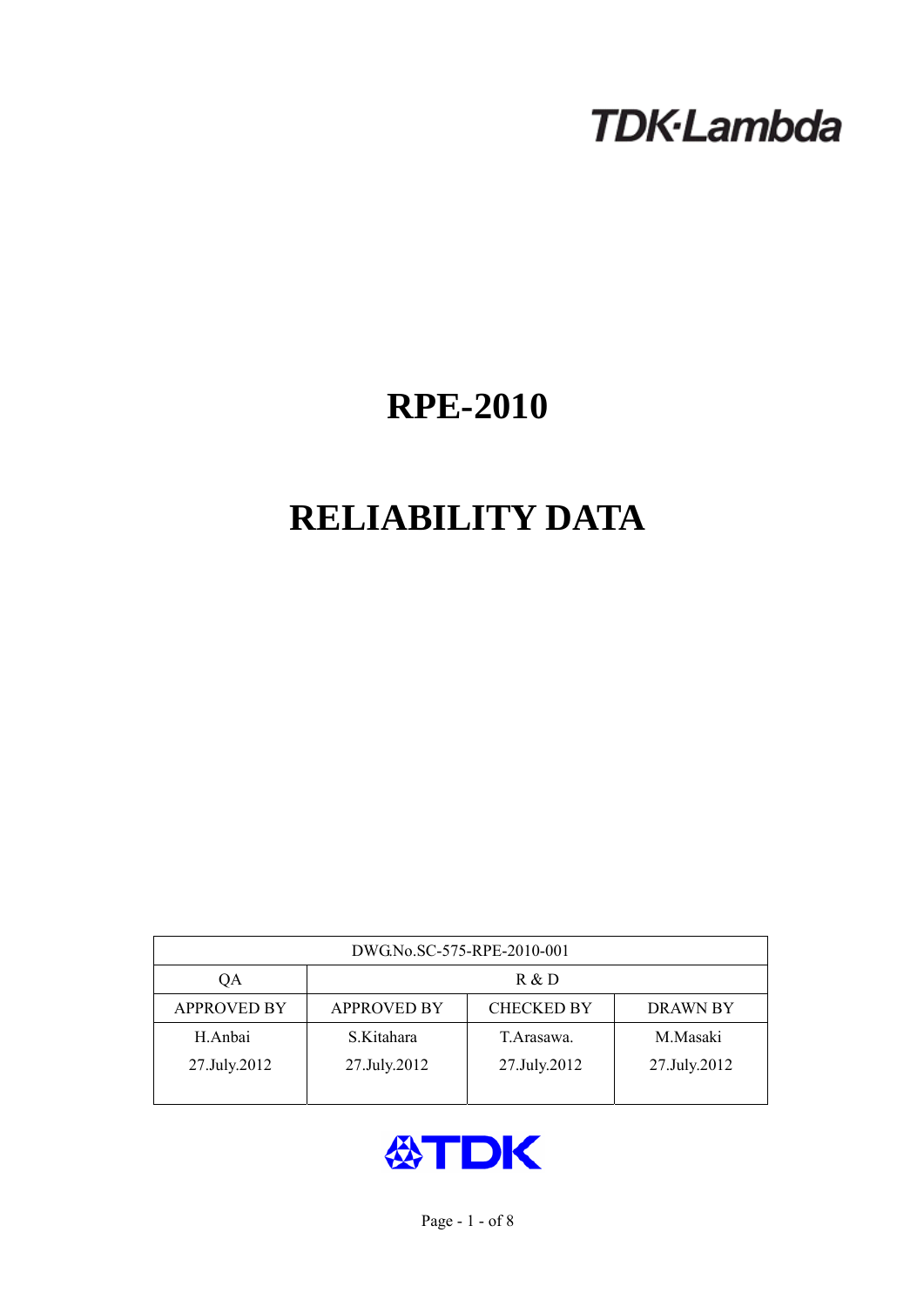## INDEX

|                                     | Page   |
|-------------------------------------|--------|
| 1. Calculated Values of MTBF        | Page-3 |
| 2. Vibration Test                   | Page-4 |
| 3. Heat Cycle Test                  | Page-5 |
| 4. Humidity Test                    | Page-6 |
| 5. High Temperature Resistance Test | Page-7 |
| 6. Low Temperature Storage Test     | Page-8 |

The following data are typical values. As all units have nearly the same characteristics, the data to be considered as ability values.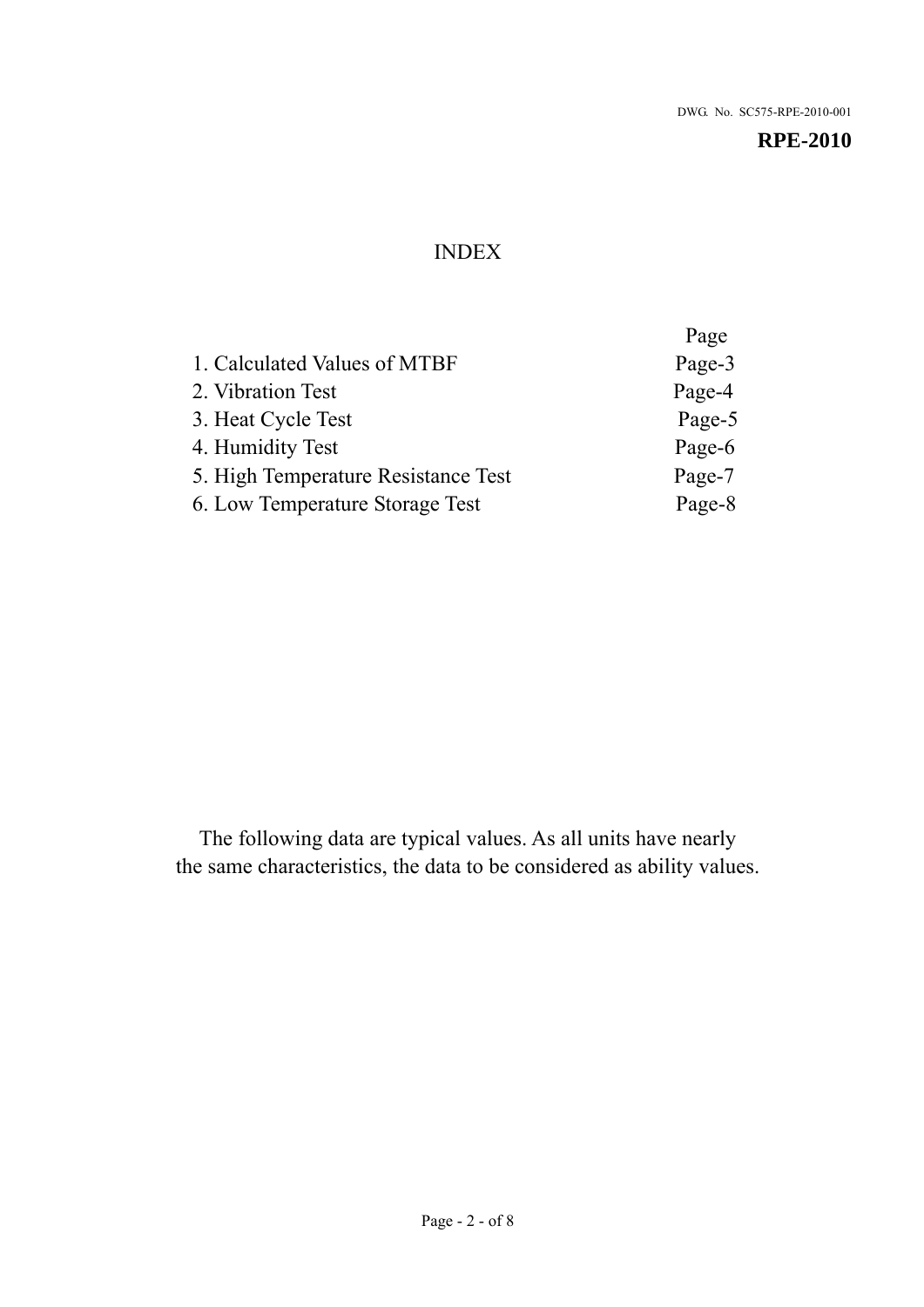1. Calculated Values of MTBF

## MODEL:RPE-2010

(1)Calculating Method

Calculated Based on parts stress Reliability projection of MIL-HDBK-217F NOTICE2.

Individual failure rates  $\lambda$  G is given to each part and MTBF is

Calculated by the count of each part.

$$
MIBF = \frac{1}{\lambda_{\text{expap}}} = \frac{1}{\sum_{i=1}^{n} N_i (\lambda_{\text{G}} \pi_Q)_i} \times 10^6 \text{ (hours)}
$$

| $\lambda$ equip | : Total equipment failure rate (Failure / 106 Hours)            |
|-----------------|-----------------------------------------------------------------|
| $\lambda$ G     | : Generic failure rate for the <i>i</i> th generic part         |
|                 | (Failure/ 106 Hours)                                            |
| Ni              | : Quantity of i th generic part                                 |
| N               | : Number of different generic part categories                   |
| $\pi$ Q         | : Generic quality factor for the i th generic part( $\pi Q=1$ ) |

## (2)MTBF Values

GF: Ground, Fixed

## $MTBF = 13,119,916$  (Hours)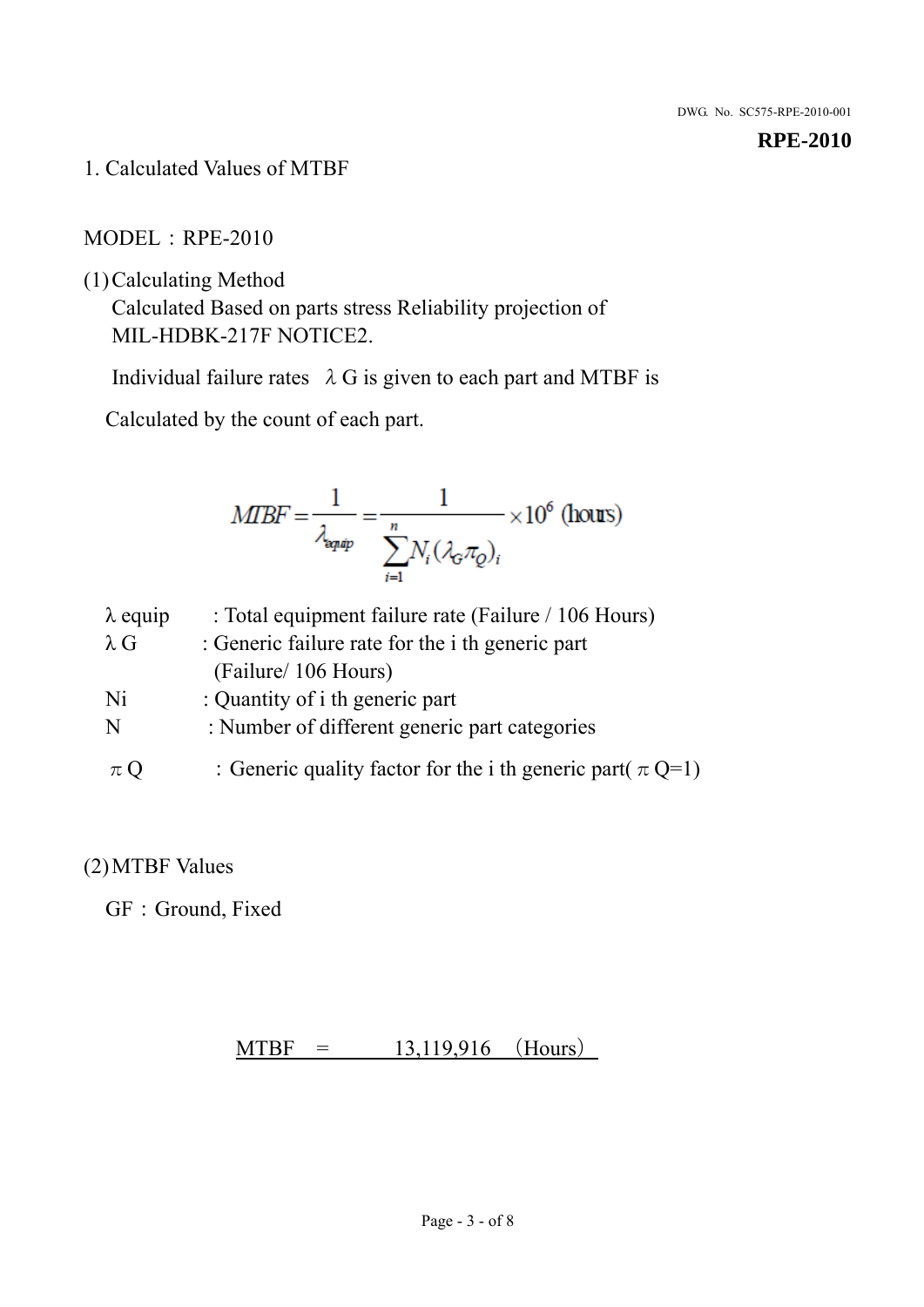### 2. Vibration Test

## MODEL: RPE-2010 (Representation Product : RPE-2010R)

- (1)Vibration Test Class Frequency Variable Endurance Test
- (2)Equipment Used Controller VS-1000-6, Vibrator 905-FN (IMV CORP.)
- (3)The Number of D.U.T (Device Under Test) 6 units
- (4) Test Conditions Frequency : 10~55Hz Amplitude : 1.5mm,Sweep for 1 min. Dimension and times : X,Y and Z Directions for 2 hours each.
- (5)The Method Fix the D.U.T on the fitting-stage
- (6)Test Results PASS

| Check item                        | Spec.                                 |                   | <b>Before Test</b> | After Test      |
|-----------------------------------|---------------------------------------|-------------------|--------------------|-----------------|
| Attention(dB)                     | Differential Mode: 25dB min.          |                   | 38.78              | 38.55           |
|                                   |                                       | 30 MHz            | 53.11              | 52.66           |
|                                   | Common Mode: 25dB min.                | 5 MHz             | 36.35              | 36.07           |
|                                   |                                       | 20 MHz            | 63.21              | 62.52           |
| Leakage Current (mA)              | $0.5mA$ max. $(250V, 60Hz)$           | Line1             | 0.24               | 0.24            |
|                                   |                                       | Line <sub>2</sub> | 0.24               | 0.24            |
| DC Resistance (m $\Omega$ )       | $m\Omega$<br>30<br>max.               |                   | 9.37               | 9.35            |
| <b>Test Voltage</b>               | $L-L$ : 1768Vdc 60sec.                |                   | <b>OK</b>          | <b>OK</b>       |
|                                   | $L-E$ : 1500Vdc 60sec.                |                   |                    |                 |
| Isolation Resistance(M $\Omega$ ) | 100<br>$M \Omega$ min.(500Vdc 60sec.) |                   | $6.04 \times E5$   | $5.76\times E5$ |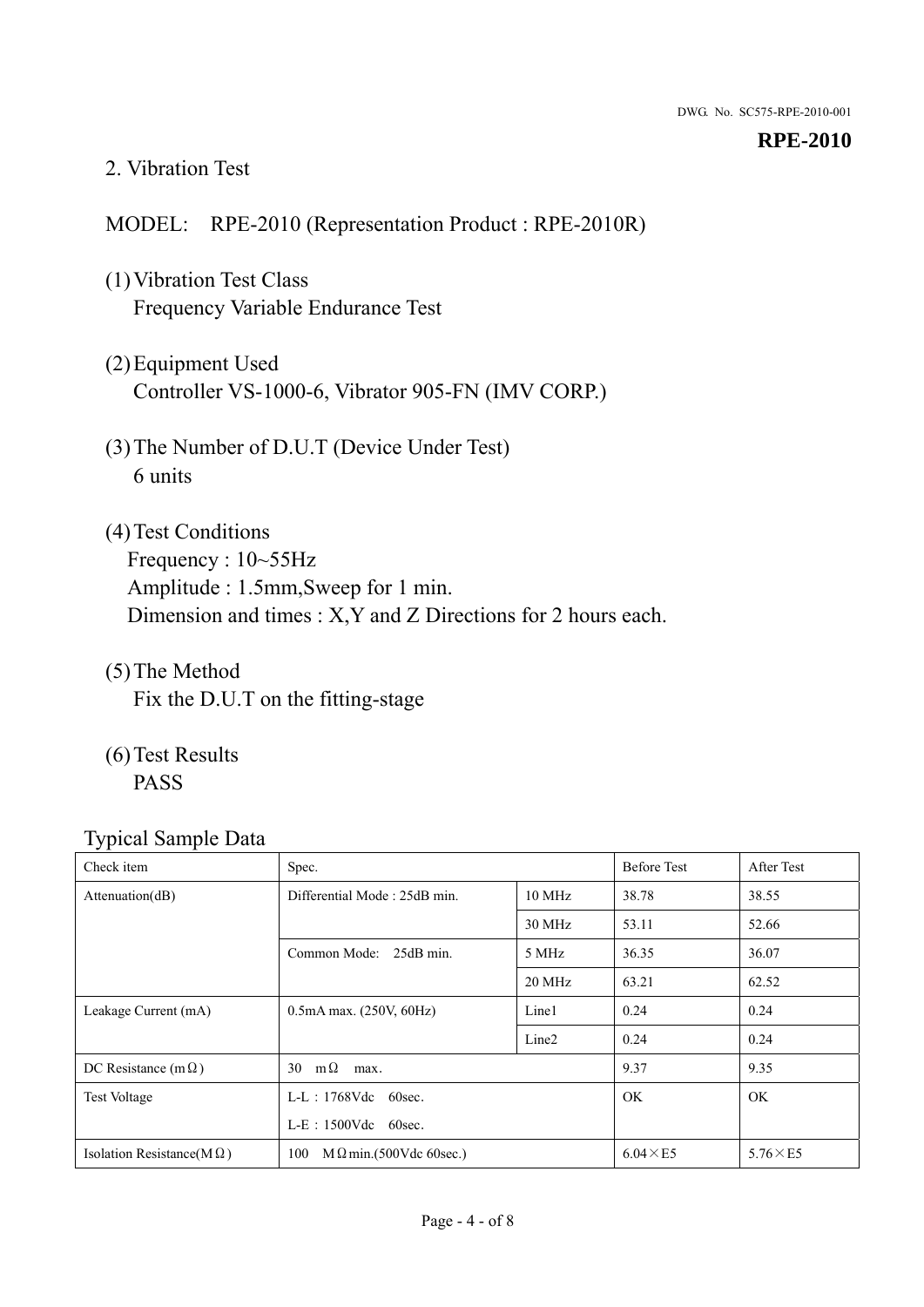## 3. Heat Cycle Test

## MODEL: RPE-2010 (Representation Product : RPE-2010R)

## (1)Equipment Used TEMPERATURE CHAMBER TSA-71H-W (ESPEC CORP.)

- (2)The Number of D.U.T (Device Under Test) 6 units
- 1 cycle (3)Test Conditions 30<sub>min</sub>  $+85^{\circ}$ C 3min. Ambient Temperature : -25~+85℃ Test Cycles: 100 cycles  $-25^{\circ}$ C 30min.

(4)The Method

Before the test check if there is no abnormal characteristics and put the D.U.T in the testing chamber. Then test it in the above cycles, After the test is completed leave it for 1 hour at room temperature and check it if there is no abnormal each characteristics.

### (5)Test Results PASS

| ┙┸<br>$\mathbf{I}$<br>Check item  | Spec.                                  |                   | <b>Before Test</b> | After Test      |
|-----------------------------------|----------------------------------------|-------------------|--------------------|-----------------|
| Attention(dB)                     | Differential Mode: 25dB min.<br>10 MHz |                   | 38.82              | 38.66           |
|                                   |                                        | 30 MHz            | 53.20              | 52.99           |
|                                   | Common Mode: 25dB min.                 | 5MHz              | 36.34              | 35.99           |
|                                   |                                        | 20 MHz            | 60.39              | 60.47           |
| Leakage Current (mA)              | $0/5$ mA max. (250V, 60Hz)             | Line1             | 0.24               | 0.24            |
|                                   |                                        | Line <sub>2</sub> | 0.24               | 0.24            |
| DC Resistance (m $\Omega$ )       | $m\Omega$<br>30<br>max.                |                   | 9.30               | 9.30            |
| <b>Test Voltage</b>               | $L-L$ : 1768Vdc 60sec.                 |                   | OK.                | OK.             |
|                                   | $L-E$ : 1500Vdc 60sec.                 |                   |                    |                 |
| Isolation Resistance(M $\Omega$ ) | 100<br>$M\Omega$ min.(500Vdc 60sec.)   |                   | $5.32\times E5$    | $5.17\times E5$ |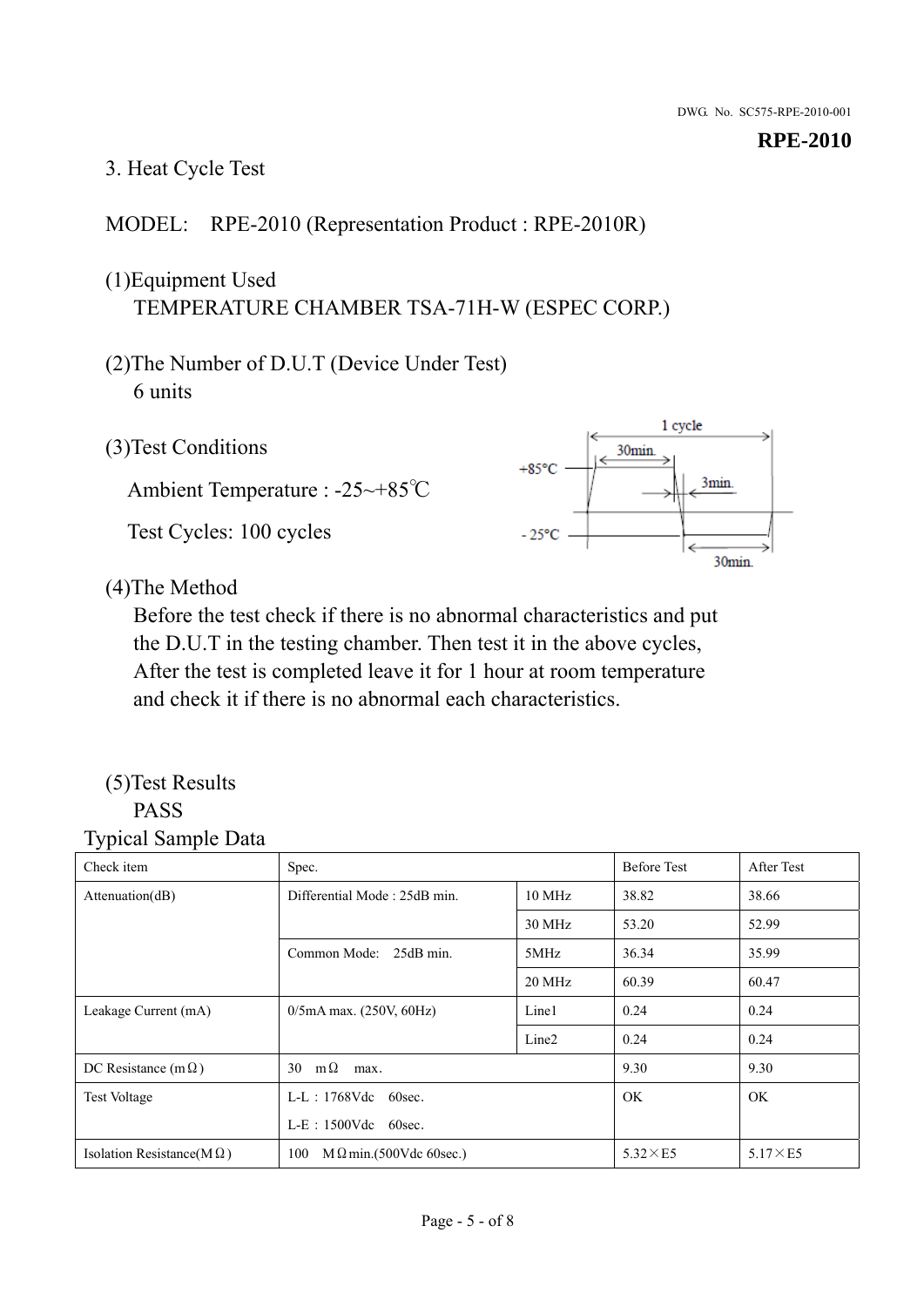## 4. Humidity Test

## MODEL: RPE-2010 (Representation Product : RPE-2010R)

## (1)Equipment Used TEMP. & HUMID. CHAMBER PR-4KT (ESPEC CORP.)

- (2)The Number of D.U.T (Device Under Test) 6 units
- (3)Test Conditions

Ambient Temperature : +40℃

Test Times: 500 hours Ambient Humidity: 90~95%RH No Dewdrop

## (4)The Method

Before the test check if there is no abnormal characteristics and put the D.U.T in the testing chamber. Then test it in the above conditions. After the test is completed leave it for 1 hour at room temperature and check it if there is no abnormal each characteristics.

# (5)Test Results

## PASS

| ັ່<br>л.<br>Check item            | Spec.                                  |                   | <b>Before Test</b> | After Test      |
|-----------------------------------|----------------------------------------|-------------------|--------------------|-----------------|
| Attenuation(dB)                   | Differential Mode: 25dB min.<br>10 MHz |                   | 39.49              | 39.52           |
|                                   |                                        | 30 MHz            | 52.90              | 53.08           |
|                                   | Common Mode: 25dB min.                 | 5Hz               | 36.58              | 36.81           |
|                                   |                                        | 20 MHz            | 61.90              | 61.53           |
| Leakage Current (mA)              | $0.5mA$ max. $(250V, 60Hz)$            | Line1             | 0.25               | 0.25            |
|                                   |                                        | Line <sub>2</sub> | 0.24               | 0.24            |
| DC Resistance (m $\Omega$ )       | $30m\Omega$<br>max.                    |                   | 9.18               | 9.10            |
| <b>Test Voltage</b>               | $L-L$ : 1768Vdc 60sec.                 |                   | OK.                | OK.             |
|                                   | $L-E$ : 1500Vdc 60sec.                 |                   |                    |                 |
| Isolation Resistance(M $\Omega$ ) | $M \Omega$ min.(500Vdc 60sec.)<br>100  |                   | $5.66\times E5$    | $5.75\times E5$ |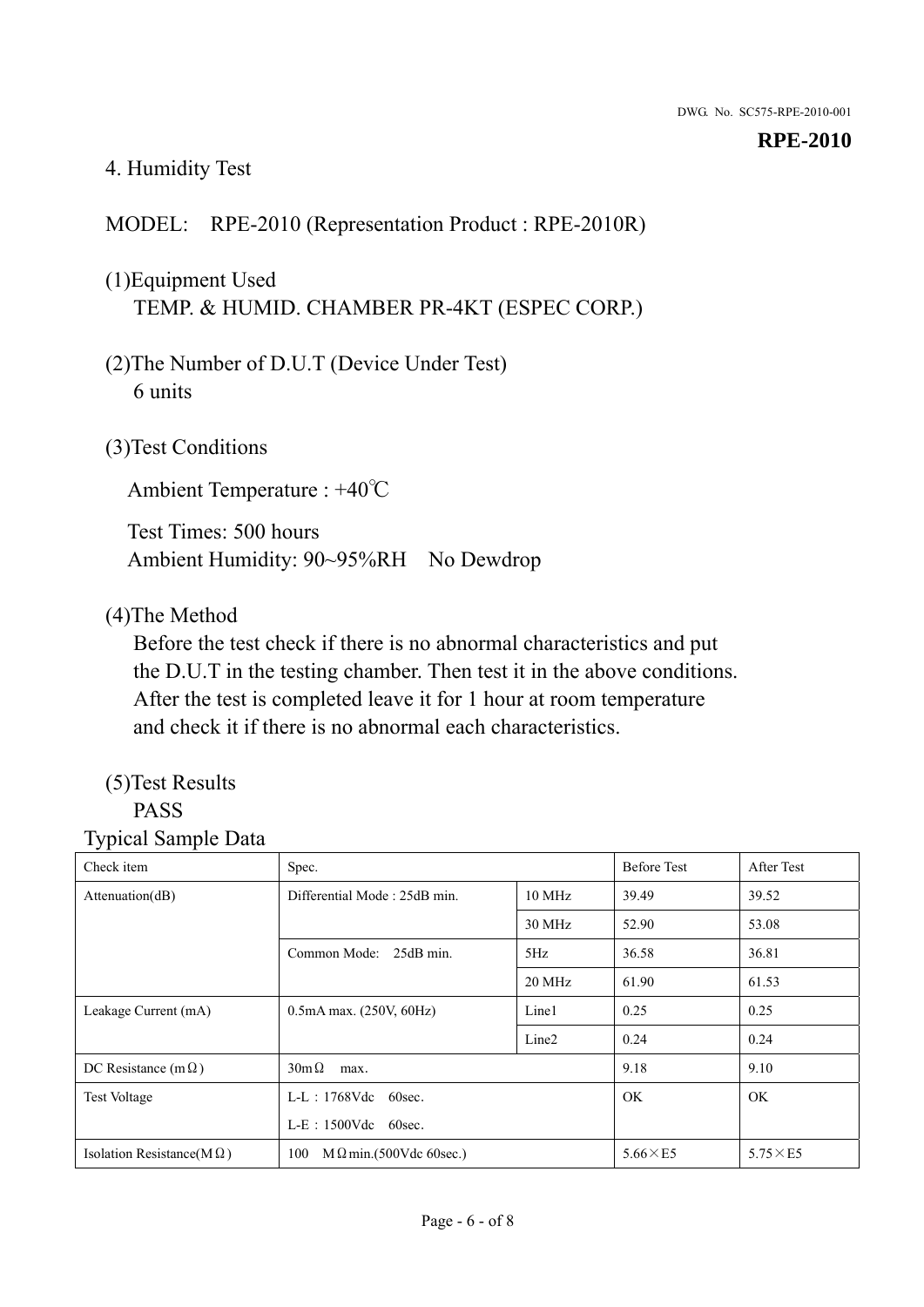## 5. High Temperature Resistance Test

## MODEL: RPE-2010 (Representation Product : RPE-2010R)

## (1)Equipment Used TEMPERATURE CHAMBER PHH-300 (ESPEC CORP.)

- (2)The Number of D.U.T (Device Under Test) 6 units
- (3)Test Conditions

Ambient Temperature : +55℃

Test Times: 500 hours Operating: DC 10A

## (4)The Method

Before the test check if there is no abnormal characteristics and put the D.U.T in the testing chamber. Then test it in the above conditions. After the test is completed leave it for 1 hour at room temperature and check it if there is no abnormal each characteristics.

# (5)Test Results

## PASS

| ັ່<br>л.<br>Check item            | Spec.                                  |                   | <b>Before Test</b> | After Test      |
|-----------------------------------|----------------------------------------|-------------------|--------------------|-----------------|
| Attenuation(dB)                   | Differential Mode: 25dB min.<br>10 MHz |                   | 39.38              | 39.08           |
|                                   |                                        | 30 MHz            | 53.52              | 53.99           |
|                                   | Common Mode: 25dB min.                 | 5MHz              | 36.41              | 36.48           |
|                                   |                                        | 20 MHz            | 61.94              | 61.26           |
| Leakage Current (mA)              | $0.5mA$ max. $(250V, 60Hz)$            | Line1             | 0.24               | 0.24            |
|                                   |                                        | Line <sub>2</sub> | 0.24               | 0.24            |
| DC Resistance (m $\Omega$ )       | $30m\Omega$<br>max.                    |                   | 9.35               | 9.20            |
| <b>Test Voltage</b>               | $L-L$ : 1768Vdc 60sec.                 |                   | OK.                | OK.             |
|                                   | L-E: 1500Vdc 60sec.                    |                   |                    |                 |
| Isolation Resistance(M $\Omega$ ) | $M \Omega$ min.(500Vdc 60sec.)<br>100  |                   | $5.45\times E5$    | $5.33\times E5$ |